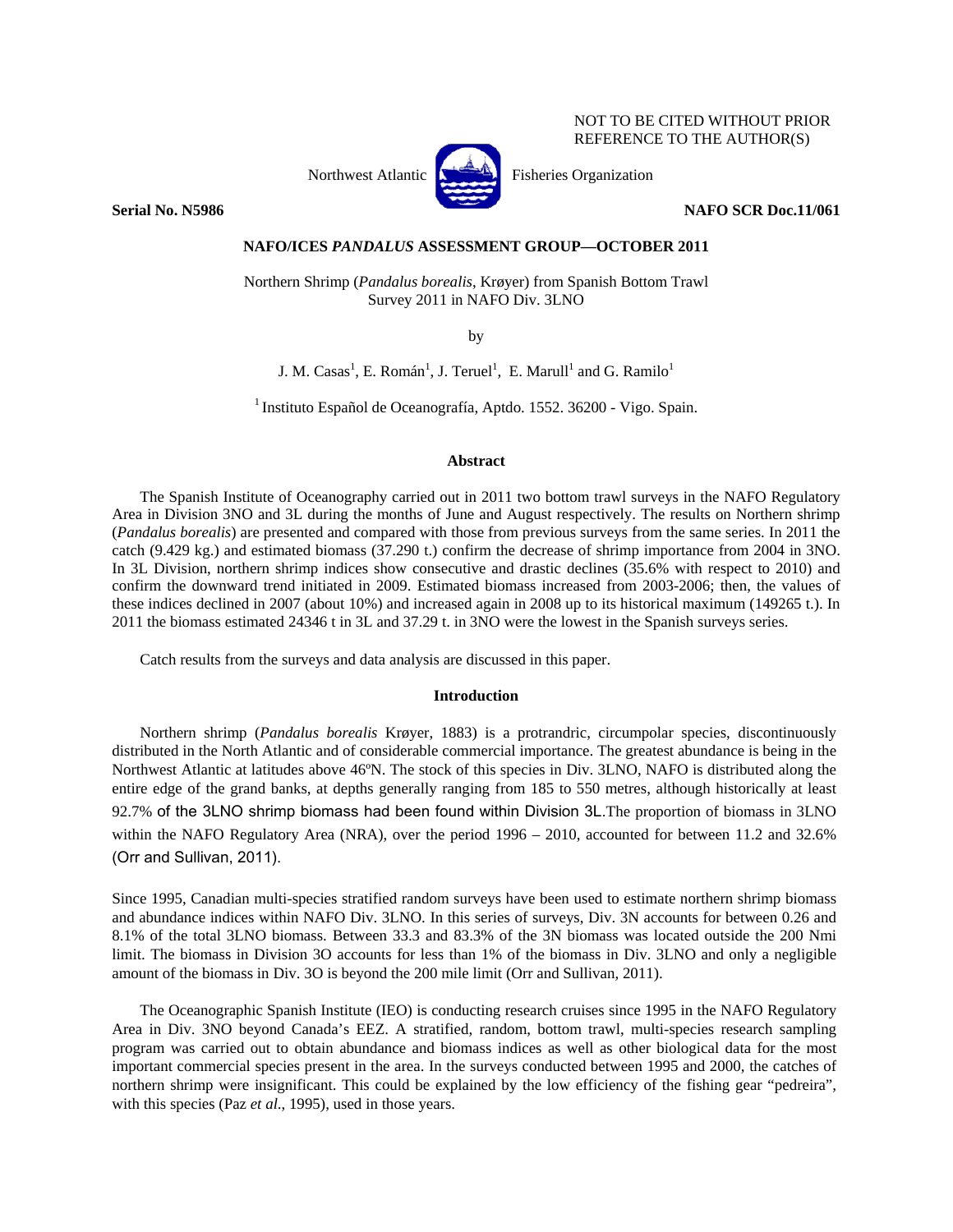Since 2001, the survey was carried out on board R/V "*Vizconde de Eza*" using a Campelen 1800 net (*Walsh et al., 2001*). Despite the improvements incorporated with the new vessel and the use of a Campelen 1800 net, which is highly efficient for this species (*Vazquez, 2002*), total catches in 2001 were poor, i.e., 29 kg.

In the following years a significant increase of the catches of northern shrimp was noted in 3NO Division where catches were higher than 300 kg. Since 2007 the catches decreased at levels next to 2001 year.

Also, since 2003 a new research survey was conducted in Division 3L as an extension of the survey carried out in 3NO (Román *et al.*, 2008). The estimated biomass in 3L Division always was very superior to that estimated in 3NO. Since 2008 year the catches have declined to levels next to the lowest in the historical series.

This work presents data on the geographical distribution in the NAFO Regulatory Area (Div. 3LNO), on biomass, length frequencies, age structure and length-weight relationship of catches of northern shrimp on Spanish bottom trawl surveys 2011.

#### **Materials and Methods**

The 2011 Spanish bottom trawl surveys were carried out in June, from  $5<sup>th</sup>$  to  $24<sup>th</sup>$ , in 3NO and in August from 10<sup>th</sup> to 24<sup>th</sup> in 3L following set guidelines previously established for the series of Spanish research surveys (Walsh *et al.*, 2001). These surveys took place in Div. 3NO and 3L, with a total of 122 and 89 valid hauls respectively ranging depths between 40 and 1450 m approximately. This year all strata were surveyed.

Shrimp samples of approximately 1.5 kg were taken to determine length frequencies in hauls where the amount and good condition of the specimens caught permitted to sample them. Males and females were separated with reference to the endopod of the first pleopod (Rasmussen, 1953). Following this criterion, individuals that were in the middle of a sex change were considered as females. The females were differentiated into mature and immature, following the sternal spines criteria (McCray, 1971). Ovigerous females were considered as an independent group not included within the mature females.

Individuals were measured onboard by noting the distance from the base of the eye to the posterior mid dorsal point of the carapace -CL- (Shumway *et al*., 1985). Such measurements were made to the lower half millimetre using electronic callipers.

Furthermore, in 2011 survey some samples were frozen onboard to determine the length-weight relationship in the laboratory. 2883 individuals were selected in 3L Division, dried and weighed with a precision of 0.01g to calculate the length-weight relationship in this Division.

#### **Results and Discussion**

The Table 1 shows the catches, biomass and standard errors estimated by swept area method of northern shrimp from the Spanish multi-species surveys, carried out by IEO Vigo from 1995-2011 in the NAFO Div. 3NO and from 2003-2011 in Division 3L. In the summer of 2005 the research survey could not be carried out in Division 3L. From the year 2002 an abrupt increase with respect to earlier years occurred in 3NO Division, both in terms of catch and biomass (Diaz *et al*., 2002). These initial data were considered with caution due to the fact that, until 2001, the "Pedreira" gear used as a sampler (Paz *et al*., 1995) was not efficient for catching shrimp. However, although in 2001, the gear "type Pedreira" was changed for a new type "Campelen 1800" (Walsh *et al*., 2001) with high efficiency for catching this species (Vazquez, 2002), the catches and biomass estimated stayed at low levels.

After 2002 year, the increase in northern shrimp catch in 3NO was confirmed, in terms of the period 1995-2001 although in the last five years both the catches and estimated biomasses of shrimp have decreased markedly to levels of biomass in 2011 around 37 t. (Figure 1).

Unlike 3NO, the estimated biomass in Division 3L since the beginning of the new survey in 2003 showed a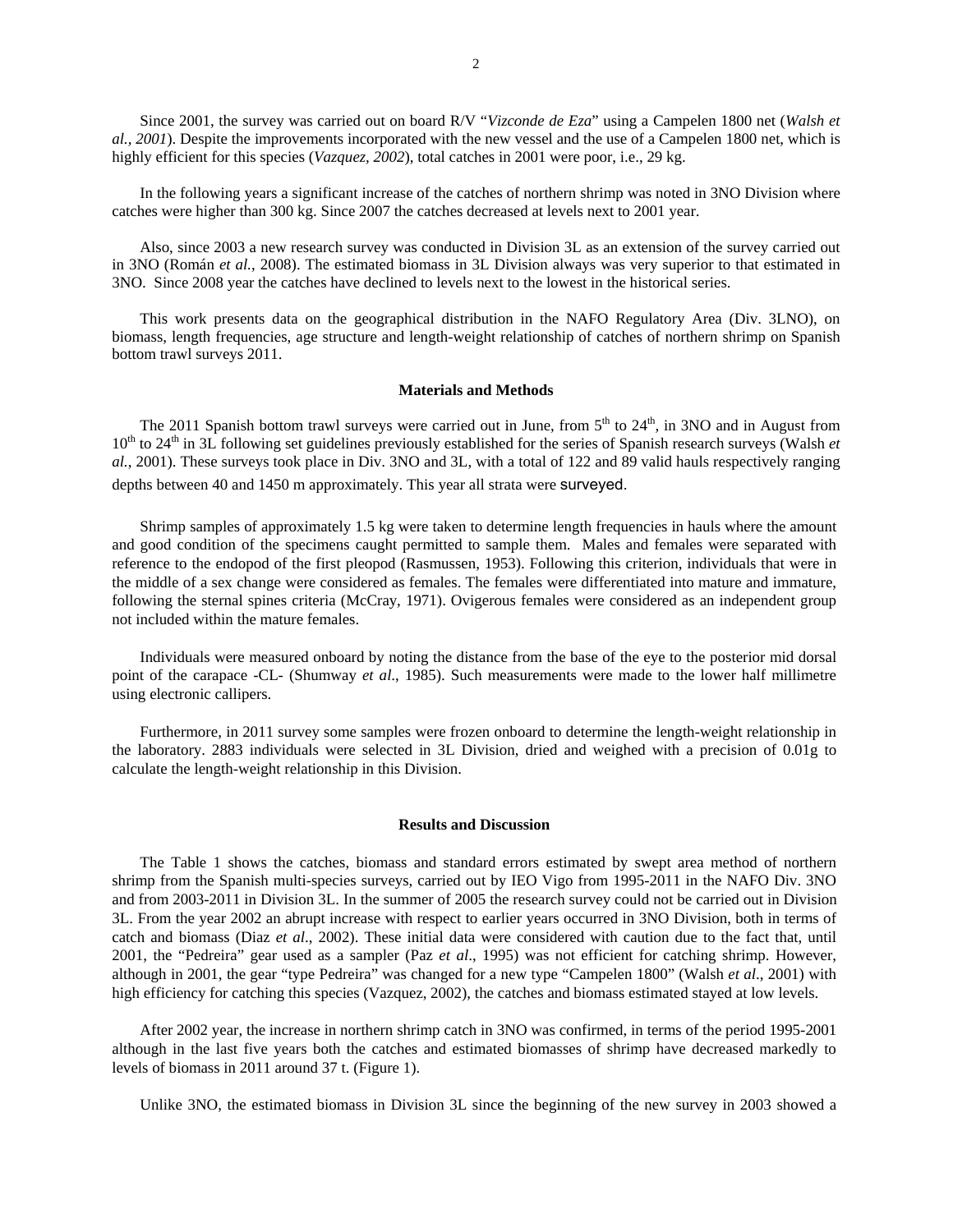general upward trend from 63647 t. in 2003 to 149265 t. in 2008. This trend changed in 2009 with the strong decline of the biomass estimated (74091 t., about 50% with respect to 2008) and since then the biomass has decreased. In 2011, the estimated biomass was 37.29 t, which represents a decrease of 55%.

The distribution of northern shrimp catches in the Spanish trawl survey 2011 is shown in Figure 2. In Div. 3L the main catches were located in the shallowest strata between 100 and 150 fathoms (180- 275 m). In 3NO Division the catches were residuals.

The tables 2 and 3 show the shrimp biomass by depth strata from 1995 to 2011 surveys in Divisions 3NO and from 2003 to 2011 in 3L. Although it is considered that the shrimp in Div. 3LNO is distributed along the entire edge of the grand banks, at depths generally ranging from 100 to 300 fathoms (180-550 m.), the depth of the bulk of biomass present differences in 3L and 3NO Divisions. While in 3L Division practically the total of the biomass (>95%) was produced all years in depths lower than 200 ft., in 3NO the percentage of the estimated biomass in depths lower than 200 ft. varied along the years, showing a deeper distribution in 2004, 2005 and 2011 where the percentage of the shrimp catches in depths bigger than 200 ft. was around 74, 66 and 79 % respectively.

The length distribution by sex estimated in the 3L is presented in table 4 and figure 3. The main modes were around 19 and 21 mm. for males and 22.5-23.5 mm. for females. In 2011 the sex ratio showed a higher percentage of males (70%) in 3L Division.

The MIX modal size analysis programme was used with the length distribution by sex estimated in 3L Divisions (Table 5). From the cited analysis the males presented three modes at 15.6, 18.9 and 21.3 mm. corresponding with ages 2, 3 and 4 respectively. The sex change occurs mainly at ages 3 and 4. The females showed several modes at 15.6, 18.2, 20.3, 23.2 and 25.6 mm. (ages 2, 3, 4, 5 and 6 respectively).

From 3NO in 2011 the scarce shrimp catches could not be sampled and thus there was not estimated the length distribution.

The Table 6 shows the length-weight relationship estimated in 2011 surveys by sex and maturity stage as well the parameters of the relationship, number of specimens sampled and determination coefficient  $R^2$ .

#### **References**

- Díaz, P., T. Patrocinio, and X. Paz. 2002. Increased Catches of Northern Shrimp (*Pandalus borealis*, Krøyer) in a 2002 Spanish Bottom Trawl Survey in NAFO Division 3N. *NAFO SCR Doc*., No. 143. Serial No.N4772, 11p.
- McCRay, J.A. 1971. Sternal spines as a characteristic for differentiating between females of some Pandalidae. *J. Fish. Res. Bd. Can.*, **28**: 98-100.
- Orr, D. C. and D. J. Sullivan. 2011. Divisions 3LNO Northern Shrimp (*Pandalus borealis*) Interim Monitoring Update. *NAFO SCR Doc., No.* 46. Serial No. N5935, 20 p.
- Paz, X., J. Martínez, and E. De Cárdenas. 1995. Preliminary results from the 95 Spanish bottom trawl survey in the NAFO Regulatory Area for Divisions 3NO. *NAFO SCR Doc*., No. 55. Serial No. N2568, 10 p.
- Rasmussen, B. 1953. On the geographical variation in growth and sexual development of the Deep Sea Prawn (*Pandalus borealis*, Kr.) . *Norweg. Fish. And Mar. invest. Rep*., **10** (3):1-160.
- Román, E., C. González-Iglesias, Á. Armesto, and D. González-Troncoso. 2008. Results for the Spanish Survey in the NAFO Regulatory Area of Division 3L for the period 2003-2007. *NAFO SCR Doc*., No. 20. Serial No. N5514, 25p.
- Shumway, S.E., H. C. Perkins, D. F. Schick, and A. P. Stikney. 1985. Synopsis of biological data on the Pink Shrimp (*Pandalus borealis*, Krøyer,1838). *NOAA Techn. Rep.* NMFS **30**, 57 p.
- Vázquez, A. 2002. Catchability comparison between Lofoten and Campelen gears. *NAFO SCR. Doc.,* No.74. Serial No. N4688, 7p.
- Walsh, S. J., X. Paz, and P. Durán. 2001. A preliminary investigation of the efficiency of Canadian and Spanish survey bottom trawls on the southern Grand Bank. *NAFO SCR. Doc*., No. 74. Serial No. N4453, 18 p.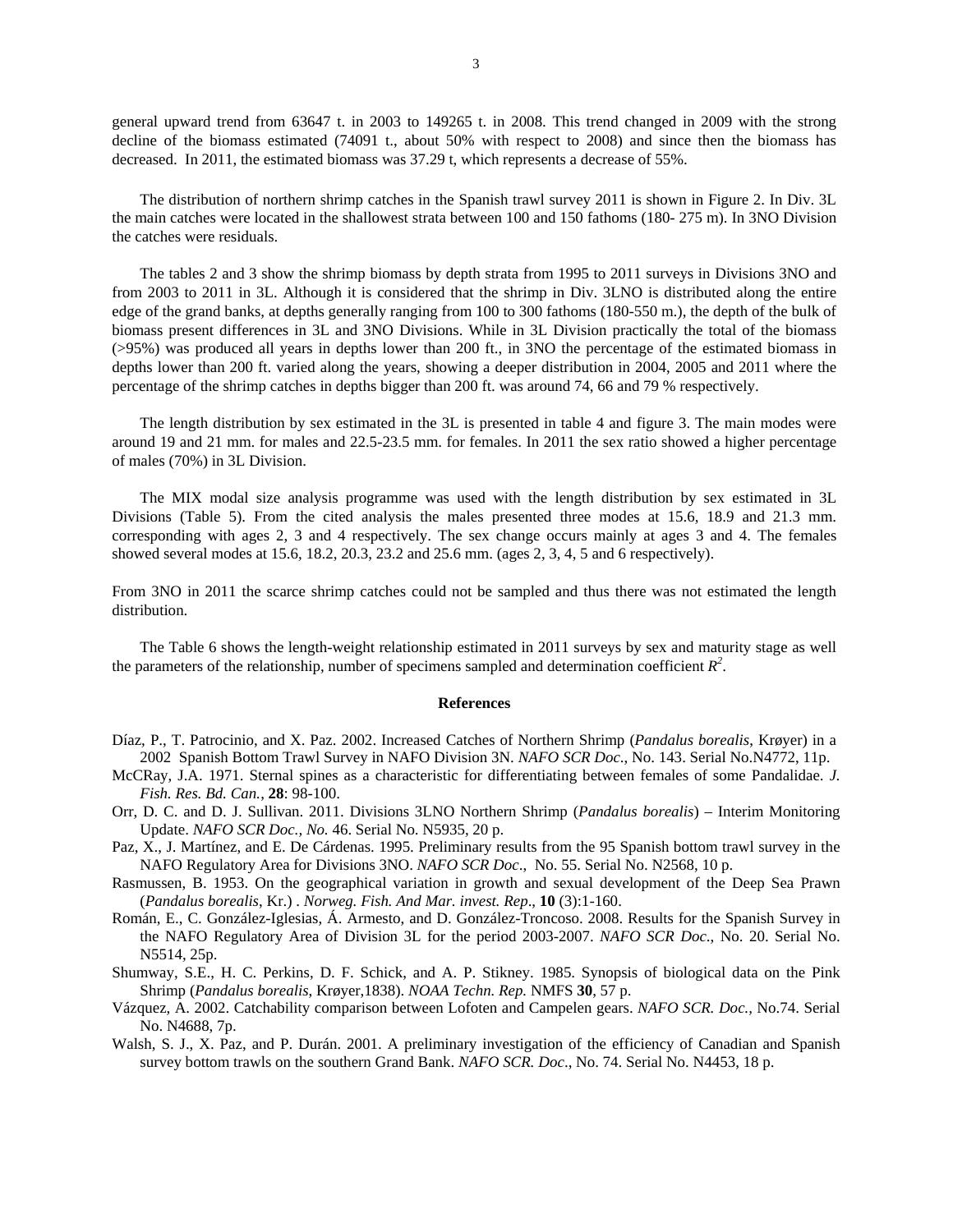|                   |                | 3NO       |      |
|-------------------|----------------|-----------|------|
| Year              | <b>Biomass</b> | Catch     |      |
|                   | tons           | Std. err. | (kg) |
| 1995 <sup>1</sup> | 14             | 13        | 5    |
| 1996 <sup>1</sup> | 18             | 17        | 2    |
| 1997 <sup>1</sup> | 1              | 1         | 0    |
| 1998 <sup>1</sup> | 23             | 17        | 5    |
| 1999 <sup>1</sup> | 81             | 36        | 13   |
| 2000 <sup>1</sup> | 26             | 9         | 6    |
| $2001^2$          | 178            | 72        | 29   |
| $2002^2$          | 2043           | 814       | 408  |
| $2003^2$          | 1618           | 716       | 325  |
| $2004^2$          | 2654           | 1693      | 550  |
| $2005^2$          | 1627           | 590       | 368  |
| $2006^2$          | 1274           | 352       | 278  |
| $2007^2$          | 401            | 285       | 71   |
| 2008 <sup>2</sup> | 144            | 98        | 24   |
| $2009^2$          | 140            | 111       | 33   |
| $2010^2$          | 114            | 35        | 21   |
| $2011^2$          | 37             | 24        | 9    |

**Table 1**.- Northern shrimp biomass estimated by swept area (t), standard error and catches (kg) from Spanish bottom trawl surveys in NAFO Div. 3NO, 1995-2011 and 3L 2003-2011.

| I |
|---|

| Year     | <b>Biomass</b> | Catch        |       |
|----------|----------------|--------------|-------|
|          | tons           | Std. err     | (kg)  |
| 1995     |                |              |       |
| 1996     |                |              |       |
| 1997     |                |              |       |
| 1998     |                |              |       |
| 1999     |                |              |       |
| 2000     |                |              |       |
| 2001     |                |              |       |
| 2002     |                |              |       |
| $2003^2$ | 63647          | 20105        | 5836  |
| $2004^2$ | 94270          | 40332        | 5093  |
| 2005     |                | Not surveyed |       |
| $2006^2$ | 125850         | 12690        | 17805 |
| $2007^2$ | 113402         | 13445        | 18098 |
| $2008^2$ | 149265         | 48489        | 23720 |
| $2009^2$ | 74091          | 37999        | 12173 |
| $2010^2$ | 37803          | 9836         | 6103  |
| $2011^2$ | 24346          | 4449         | 4092  |

1 Pedreira codend 35 mm. mesh size. 2 Campelen codend 44 mm. mesh size. (inner codend 20mm)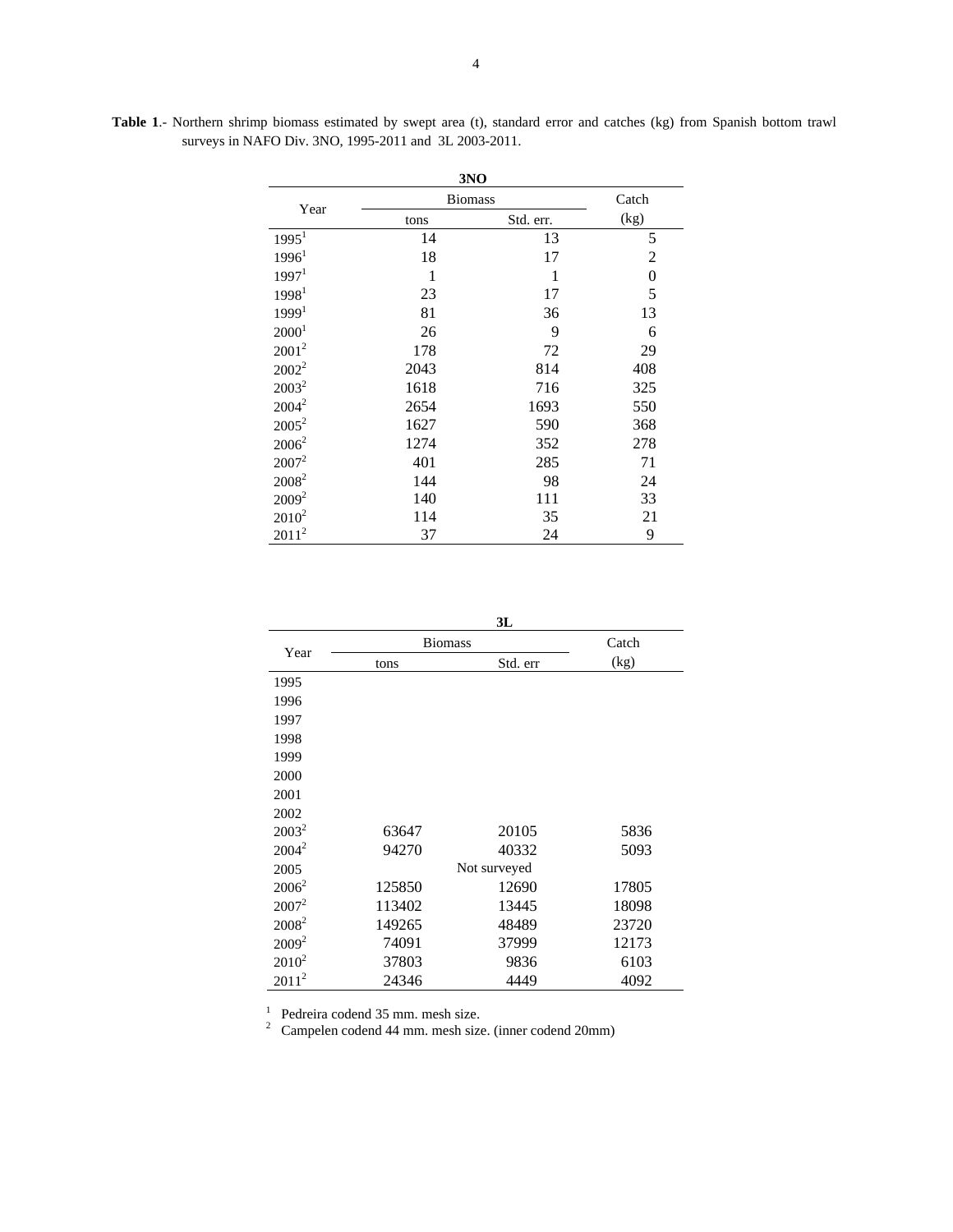**Table 2**.- Northern shrimp biomass (kg.) by strata from Spanish bottom trawl survey 1995-2011 in NAFO Div. 3NO.

| Stratum              | Area<br>Mn <sup>2</sup> | Depth<br>range fth. | 1995             | 1996             | 1997 | 1998             | 1999             | 2000             | 2001         | 2002             | 2003             | 2004             | 2005             | 2006           | 2007             | 2008             | 2009             | 2010             | 2011  |
|----------------------|-------------------------|---------------------|------------------|------------------|------|------------------|------------------|------------------|--------------|------------------|------------------|------------------|------------------|----------------|------------------|------------------|------------------|------------------|-------|
| 375                  | 271                     | $0 - 30$            | $\mathbf{0}$     | $\boldsymbol{0}$ |      | $\boldsymbol{0}$ | $\mathbf{0}$     | $\mathbf{0}$     | 3453         | $\overline{0}$   | 25               | $\boldsymbol{0}$ | $\overline{0}$   | 1989           | $\boldsymbol{0}$ | $\mathbf{0}$     | $\boldsymbol{0}$ | $\boldsymbol{0}$ |       |
| 376                  | 1334                    | $0 - 30$            | $\mathbf{0}$     | $\mathbf{0}$     |      | $\mathbf{0}$     | $\mathbf{0}$     | $\overline{0}$   | 1270         | $\mathbf{0}$     | $\mathbf{0}$     | $\mathbf{0}$     | 341              | 4203           | $\mathbf{0}$     | $\mathbf{0}$     | $\overline{0}$   | $\mathbf{0}$     | 34    |
| 353                  | 269                     | $31 - 50$           | $\Omega$         | $\mathbf{0}$     |      | $\Omega$         | $\Omega$         | $\boldsymbol{0}$ | 79           | $\mathbf{0}$     | 48               | $\mathbf{0}$     | $\mathbf{0}$     | $\mathbf{0}$   | 126              | $\overline{0}$   | 16               | $\overline{0}$   |       |
| 360                  | 2783                    | $31 - 50$           | $\mathbf{0}$     | $\Omega$         |      | $\Omega$         | $\theta$         | $\mathbf{0}$     | 26423        | 1457             | 3470             | 24               | $\mathbf{0}$     | $\mathbf{0}$   | 445              | $\mathbf{0}$     | 110              | 1317             | 129   |
| 374                  | 214                     | $31 - 50$           | $\Omega$         | $\Omega$         |      | $\Omega$         | $\mathbf{0}$     | $\overline{0}$   | 178          | $\mathbf{0}$     | $\boldsymbol{0}$ | $\theta$         | $\mathbf{0}$     | $\mathbf{0}$   | 62               | $\overline{0}$   | $\Omega$         | $\mathbf{0}$     |       |
| 354                  | 246                     | 51-100              | $\overline{0}$   | $\overline{0}$   |      | $\theta$         | $\mathbf{0}$     | $\mathbf{0}$     | 87612        | $\mathbf{0}$     | 292              | 6917             | $\mathbf{0}$     | $\mathbf{0}$   | 14               | $\mathbf{0}$     | $\overline{0}$   | 55               | 86    |
| 359                  | 421                     | 51-100              | $\Omega$         | $\Omega$         |      | $\mathbf{0}$     | 1389             | $\boldsymbol{0}$ | 6348         | 847              | 1309             | 43               | 41               | 22             | 98               | 42               | $\Omega$         | 543              | 47    |
| 377                  | 100                     | 51-100              | $\Omega$         | $\Omega$         |      | $\mathbf{0}$     | 208              | 44               | $\mathbf{0}$ | 2020             | 751              | 1471             | 3742             | 3704           | 83               | 60               | 40               | $\mathbf{0}$     |       |
| 382                  | 343                     | 51-100              |                  | $\Omega$         |      | $\theta$         | 213              | 206              |              | 112695           | 302              | 297              | 825              | 944            | 191              | 4131             | $\theta$         | $\overline{0}$   |       |
| 355                  | 74                      | 101-150             |                  | $\Omega$         |      | $\Omega$         | $\overline{0}$   | $\mathbf{0}$     | 15170        | 147              | 7635             | 6146             | 6183             | 9179           | 262              | 204              | $\Omega$         | 961              |       |
| 358                  | 225                     | 101-150             | $\mathbf{0}$     | $\mathbf{0}$     |      | $\mathbf{0}$     | 30129            | $\overline{0}$   | 717          | 3261             | 3900             | 10289            | 32548            | 258            | 2357             | 2902             | $\Omega$         | 17220            | 196   |
| 378                  | 139                     | 101-150             | $\theta$         | $\Omega$         |      | 8968             | 10998            | 1196             | 17004        | 680353           | 11429            | 772              | 3985             | 10066          | 1357             | 481              | 73               | 192              |       |
| 381                  | 144                     | 101-150             |                  | $\mathbf{0}$     |      | 63               | 11205            | 122              |              | 84984            | 20648            | 225280           | 1486             | 75176          | 303300           | 114294           | 466              | 25403            | 87    |
| 356                  | 47                      | 151-200             |                  | $\overline{0}$   |      | $\Omega$         | $\mathbf{0}$     | $\mathbf{0}$     | 137          | $\overline{0}$   | 1337             | 12937            | 8046             | 2683           | 213              | 635              | 39               | 409              | 33    |
| 357                  | 164                     | 151-200             | $\boldsymbol{0}$ | 18097            |      | $\Omega$         | $\mathbf{0}$     | $\mathbf{0}$     | 606          | 16414            | 425145           | 163606           | 38796            | 114178         | 9307             | 1249             | 959              | 14877            | 29    |
| 379                  | 106                     | 151-200             | $\boldsymbol{0}$ | $\mathbf{0}$     | 720  | $\mathbf{0}$     | 135              | $\mathbf{0}$     | 12511        | 70342            | 254080           | 7709             | 329867           | 116970         | 12146            | 2238             | 5079             | 15709            | 19    |
| 380                  | 96                      | 151-200             |                  | $\mathbf{0}$     |      | 1024             | 9346             | 10240            |              | 1000960          | 698502           | 258603           | 120866           | 607392         | 6488             | 11379            | 125767           | 26518            | 7269  |
| 721                  | 65                      | 201-300             |                  | $\mathbf{0}$     |      | $\boldsymbol{0}$ | $\mathbf{0}$     | $\mathbf{0}$     | 2889         | 3282             | 1112             | 852              | 256              | 3054           | $\boldsymbol{0}$ | 257              | 318              | $\sqrt{6}$       | 6339  |
| 723                  | 155                     | 201-300             |                  | $\Omega$         |      | $\theta$         | 16872            | $\mathbf{0}$     | $\mathbf{0}$ | 12667            | 92831            | 44044            | 3333             | 53799          | 14615            | 90               | $\mathbf{0}$     | 916              | 335   |
| 725                  | 105                     | 201-300             | 14315            | $\Omega$         |      | $\mathbf{0}$     | $\mathbf{0}$     | $\mathbf{0}$     | 271          | 527              | 91803            | 1814540          | 748369           | 206794         | 47133            | 578              | 239              | 7745             |       |
| 727                  | 96                      | 201-300             |                  | $\Omega$         |      | 13213            | $\bf{0}$         | 11429            |              | 28660            | 2119             | 98477            | 326841           | 62635          | 1248             | 3172             | 179              | 632              | 2265  |
| 722                  | 84                      | 301-400             |                  | $\Omega$         |      | $\mathbf{0}$     | 37               | 734              | 2890         | 60               | 156              | $\mathbf{0}$     | 36               | $\mathbf{0}$   | $\boldsymbol{0}$ | $\mathbf{0}$     | $\overline{0}$   | $\overline{0}$   |       |
| 724                  | 124                     | 301-400             | $\mathbf{0}$     | $\mathbf{0}$     |      | $\theta$         | $\mathbf{0}$     | $\mathbf{0}$     | $\mathbf{0}$ | 55               | 628              | 58               | 165              | 53             | 213              | $\boldsymbol{0}$ | $\mathbf{0}$     | $\mathbf{0}$     | 32    |
| 726                  | 72                      | 301-400             | $\theta$         | $\Omega$         |      | $\Omega$         | $\mathbf{0}$     | $\mathbf{0}$     | $\mathbf{0}$ | $7\phantom{.0}$  | 54               | 2048             | $\mathbf{0}$     | 406            | 170              | $\mathbf{0}$     | 5351             | 146              |       |
| 728                  | 78                      | 301-400             |                  | $\Omega$         |      | $\Omega$         | $\boldsymbol{0}$ | 1671             |              | 7280             | $\boldsymbol{0}$ | $\boldsymbol{0}$ | 86               | 135            | $\mathbf{0}$     | $\mathbf{0}$     | 41               | 146              |       |
| 752                  | 131                     | 401-500             |                  | $\Omega$         |      | $\Omega$         | $\mathbf{0}$     | $\bf{0}$         |              | 86               | $\mathbf{0}$     | 49               | 222              | 58             | 309              | $\mathbf{0}$     | 143              | 136              |       |
| 756                  | 101                     | 401-500             |                  |                  |      | $\Omega$         | $\Omega$         | $\mathbf{0}$     | $\mathbf{0}$ | $\Omega$         | 46               | 42               | 869              | 84             | 27               | 84               | 391              | $\mathbf{0}$     |       |
| 760                  | 154                     | 401-500             |                  |                  |      | $\Omega$         | $\Omega$         | $\mathbf{0}$     | $\mathbf{0}$ | $\mathbf{0}$     | 283              | 49               | $\mathbf{0}$     | $\mathbf{0}$   | 590              | $\mathbf{0}$     | $\theta$         | $\mathbf{0}$     |       |
| 764                  | 100                     | 401-500             |                  | $\Omega$         |      | $\Omega$         | $\Omega$         | $\theta$         | 42           | $\Omega$         | $\mathbf{0}$     | $\Omega$         | $\mathbf{0}$     | $\mathbf{0}$   | $\mathbf{0}$     | $\overline{0}$   | $\theta$         |                  |       |
| 753                  | 138                     | 501-600             |                  |                  |      | $\Omega$         | $\theta$         | $\overline{0}$   |              | $\boldsymbol{0}$ | $\theta$         | $\Omega$         | $\boldsymbol{0}$ | 166            | $\mathbf{0}$     | $\mathbf{0}$     | $\overline{0}$   |                  |       |
| 757                  | 102                     | 501-600             |                  |                  |      | $\Omega$         | $\Omega$         | $\theta$         |              | 204              | $\Omega$         | $\Omega$         | 27               | $\mathbf{0}$   | 67               | $\theta$         | $\overline{0}$   | 14               |       |
| 761                  | 171                     | 501-600             |                  | $\Omega$         |      | $\Omega$         | $\Omega$         | $\theta$         | $\theta$     | $\mathbf{0}$     | $\Omega$         | $\Omega$         | $\mathbf{0}$     | $\theta$       | 99               | $\overline{0}$   | $\Omega$         | $\mathbf{0}$     |       |
| 765                  | 124                     | 501-600             |                  | $\mathbf{0}$     |      | $\Omega$         | $\Omega$         | $\mathbf{0}$     | $\mathbf{0}$ | 37               | $\Omega$         | $\Omega$         | $\theta$         | $\theta$       | $\mathbf{0}$     | $\overline{0}$   | $\Omega$         | $\mathbf{0}$     |       |
| 754                  | 180                     | 601-700             |                  |                  |      | $\Omega$         | $\Omega$         | $\Omega$         |              | $\mathbf{0}$     | $\Omega$         | $\theta$         | $\Omega$         | $\overline{0}$ | $\mathbf{0}$     | 207              | $\theta$         | 96               |       |
| 758                  | 99                      | 601-700             |                  |                  |      |                  | $\Omega$         | 94               |              | 16302            | $\theta$         | 19               | 88               | $\overline{0}$ | $\theta$         | $\mathbf{0}$     | $\theta$         | $\theta$         |       |
| 762                  | 212                     | 601-700             |                  |                  |      |                  | $\Omega$         | $\boldsymbol{0}$ | $\mathbf{0}$ | 85               | $\mathbf{0}$     | $\Omega$         | $\mathbf{0}$     | $\Omega$       |                  | $\overline{0}$   | $\Omega$         | $\mathbf{0}$     |       |
| 766                  | 144                     | 601-700             |                  |                  |      |                  | $\Omega$         | $\mathbf{0}$     |              | 19               | 58               | $\Omega$         | $\Omega$         | $\Omega$       |                  | $\Omega$         | $\Omega$         | 32               |       |
| 755                  | 385                     | 701-800             |                  |                  |      | $\Omega$         | $\Omega$         | 89               |              | $\mathbf{0}$     | 174              | $\overline{0}$   | 68               | $\mathbf{0}$   | $\mathbf{0}$     | 1839             | $\theta$         | $\overline{0}$   |       |
| 759                  | 127                     | 701-800             |                  |                  |      | $\Omega$         | $\Omega$         | $\mathbf{0}$     |              | 17               | $\mathbf{0}$     | 48               | $\Omega$         | $\mathbf{0}$   |                  | $\overline{0}$   | $\overline{0}$   | 965              |       |
| 763                  | 261                     | 701-800             |                  |                  |      | $\theta$         | $\boldsymbol{0}$ | $\boldsymbol{0}$ |              | $\mathbf{0}$     | $\mathbf{0}$     | $\mathbf{0}$     | $\boldsymbol{0}$ | $\mathbf{0}$   |                  | $\boldsymbol{0}$ | ÷,               |                  |       |
| 767                  | 158                     | 701-800             |                  |                  |      | $\mathbf{0}$     | $\mathbf{0}$     | $\boldsymbol{0}$ |              | $\Omega$         | $\theta$         | $\mathbf{0}$     | $\mathbf{0}$     | $\mathbf{0}$   |                  | $\overline{0}$   |                  |                  |       |
| Biomass (t.)         |                         |                     | 14               | $18\,$           |      | $23\,$           | 81               | 26               | 178          | 2043             | 1618             | 2654             | 1627             | 1274           | 401              | 144              | 139              | 114              | 37.29 |
| Std. Error (t.)      |                         |                     | 13               | 17               | -1   | 17               | 36               | 9                | 72           | 814              | 716              | 1693             | 590              | 352            | 285              | 98               | 111              | 35               | 24    |
| Biomass % $<$ 200fth |                         |                     | $\mathbf{0}$     | 100              | 100  | 43               | 79               | 46               | 97           | 97               | 88               | 26               | 34               | 74             | 84               | 96               | 95               | 91               | 21    |
|                      |                         |                     |                  |                  |      |                  |                  |                  |              |                  |                  |                  |                  |                |                  |                  |                  |                  |       |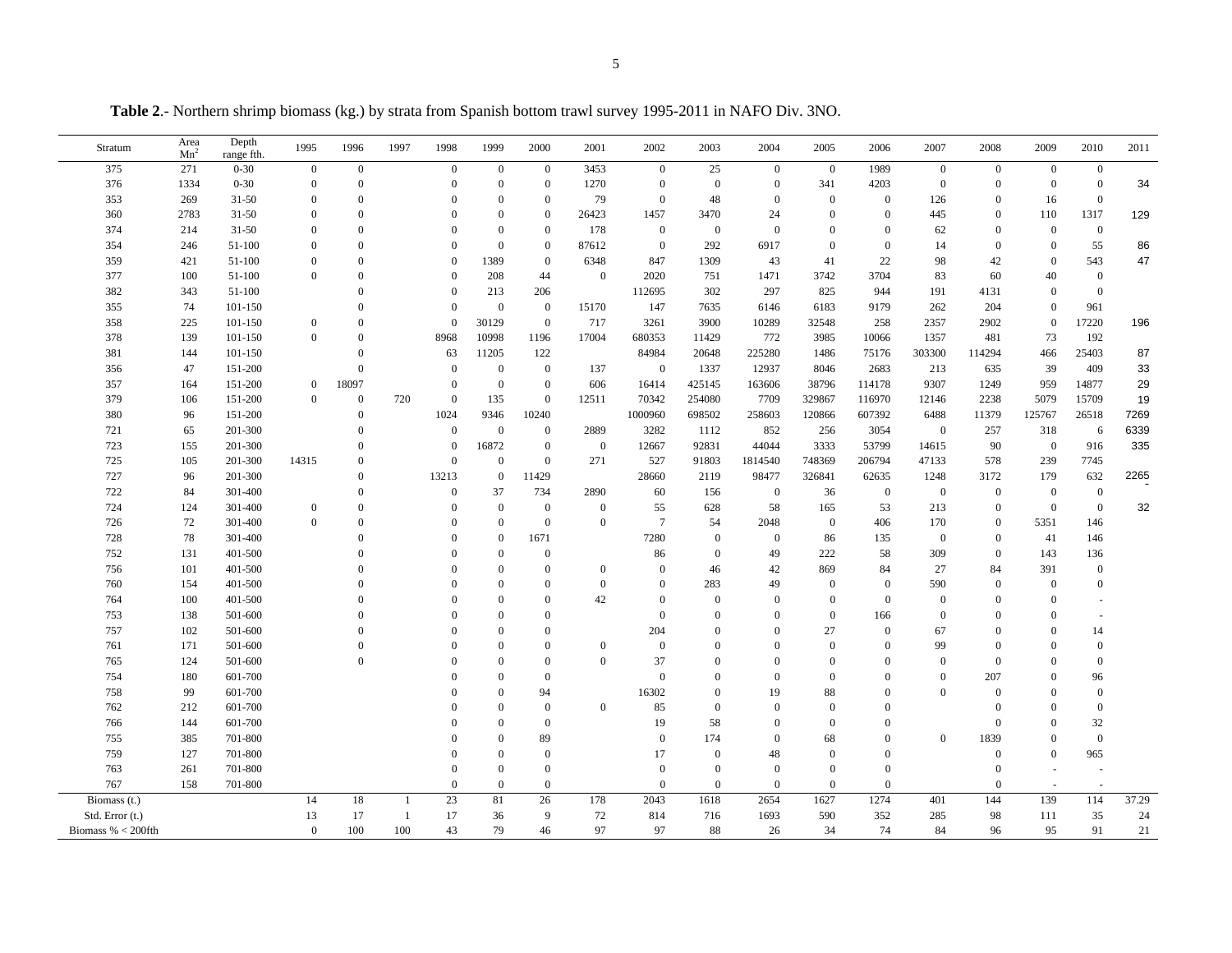|                       | Area               | Depth range |              |                   |          |                  |                  |                  |                  |                  |              |
|-----------------------|--------------------|-------------|--------------|-------------------|----------|------------------|------------------|------------------|------------------|------------------|--------------|
| Stratum               | miles <sup>2</sup> | ft.         | 2003         | 2004              | 2005     | 2006             | 2007             | 2008             | 2009             | 2010             | 2011         |
| 385                   | 2356               | 51-100      | 420          | 175               | 2485867  | 2416545          |                  | 8265541          | 140724           | 12046            | 975          |
| 390                   | 1481               | 51-100      | 1014         | 3780              | 2577958  | 5404325          |                  |                  | 317330 37466118  | 145874           | 15006844     |
| 389                   | 821                | 101-150     |              | 14397492 41654297 | 53639329 | 49120205         |                  | 74404070         | 25997291         | 21705956         | 8113071      |
| 391                   | 282                | 101-150     | 1116135      | 1299793           |          | 3712072 12397477 |                  | 24948041         | 28071            | 120096           | 979731       |
| 387                   | 718                | 151-200     | 17618619     | 21721973          | 29967360 | 11782827         |                  | 14287154         | 6473372          | 7874303          | 2020         |
| 388                   | 361                | 151-200     |              | 25169595 24779540 | 32585066 | 26954928         |                  | 21602795         | 2348269          | 5096163          | 11940        |
| 392                   | 145                | 151-200     | 2821419      | 1866379           | 193967   | 1199955          |                  | 3675300          | 1564098          | 1608469          | 24550        |
| 729                   | 186                | 201-300     | 20371        | 1465049           | 88481    |                  | 172095           | 16126            | 11533            | 95976            | 149          |
| 731                   | 216                | 201-300     | 2449416      | 1467221           | 177357   |                  | 666240           | 1501056          | 54100            | 1083034          | 92           |
| 733                   | 468                | 201-300     |              | 4077              | 390052   | 3281339          |                  | 240647           | 6718             | 51397            | 2647         |
| 730                   | 170                | 301-400     | $\mathbf{0}$ | 876               |          | 1485             | 76               | 32               | 20               | 581              | 1349         |
| 732                   | 231                | 301-400     | 34907        | 5643              | 14535    |                  | 4723             | 1905             | 226              | 4266             | 194095       |
| 734                   | 228                | 301-400     |              | 408               | 10554    |                  | 136              | 2144             | 69               | 129              | 4910         |
| 741                   | 223                | 401-500     | $\mathbf{0}$ | 56                |          | 1379             | 22               | 486              | $\boldsymbol{0}$ | $\boldsymbol{0}$ | 662          |
| 745                   | 348                | 401-500     | 17642        | $\boldsymbol{0}$  |          | 1699             | 186              | 1950             | $\boldsymbol{0}$ | 2716             | 57           |
| 748                   | 159                | 401-500     | 292          | 696               |          | 366              | 499              | 66               | $\boldsymbol{0}$ | 49               | $\sqrt{2}$   |
| 742                   | 206                | 501-600     | $\mathbf{0}$ | $\boldsymbol{0}$  |          | 462              | $\boldsymbol{0}$ | $\boldsymbol{0}$ | $\mathbf{0}$     | 1718             | $\mathbf{0}$ |
| 746                   | 392                | 501-600     | $\mathbf{0}$ | $\overline{0}$    |          | 134              | $\boldsymbol{0}$ | 74               | 70               | 225              | 1911         |
| 749                   | 126                | 501-600     | $\mathbf{0}$ | 23                |          | 99               | $\boldsymbol{0}$ | $\mathbf{0}$     | $\boldsymbol{0}$ | $\boldsymbol{0}$ | 381          |
| 743                   | 211                | 601-700     |              | $\boldsymbol{0}$  |          | 1020             | $\boldsymbol{0}$ | 23               | $\boldsymbol{0}$ | $\boldsymbol{0}$ | 32           |
| 747                   | 724                | 601-700     |              | $\overline{0}$    |          | 147              | $\boldsymbol{0}$ | 41               | 201              | 51               | 108          |
| 750                   | 556                | 601-700     |              | $\mathbf{0}$      |          | 58               | $\boldsymbol{0}$ | 132              | 294              | $\mathbf{0}$     | 11           |
| 744                   | 280                | 701-800     |              | $\boldsymbol{0}$  |          | 185              | $\boldsymbol{0}$ | $\boldsymbol{0}$ | $\boldsymbol{0}$ | $\boldsymbol{0}$ | 308          |
| 751                   | 229                | 701-800     |              |                   |          | $\boldsymbol{0}$ | $\mathbf{0}$     | $\boldsymbol{0}$ | $\mathbf{0}$     | $\boldsymbol{0}$ | $\mathbf{0}$ |
| Biomasa (ton.)        |                    |             | 63647        | 94270             | 125850   |                  | 113402           | 149265           | 74091            | 37803            | 24346        |
| Std. Error (tons)     |                    |             | 27126        | 54044             | 15484    |                  | 13445            | 48489            | 37999            | 9836             | 4449         |
| Biomass % $<$ 200 fth |                    |             | 96           | 97                |          | 99               | 96               | 99               | 100              | 97               | 99           |

**Table 3**.- Northern shrimp biomass (kg.) by strata from Spanish bottom trawl survey 2003-2011 in NAFO Div. 3L.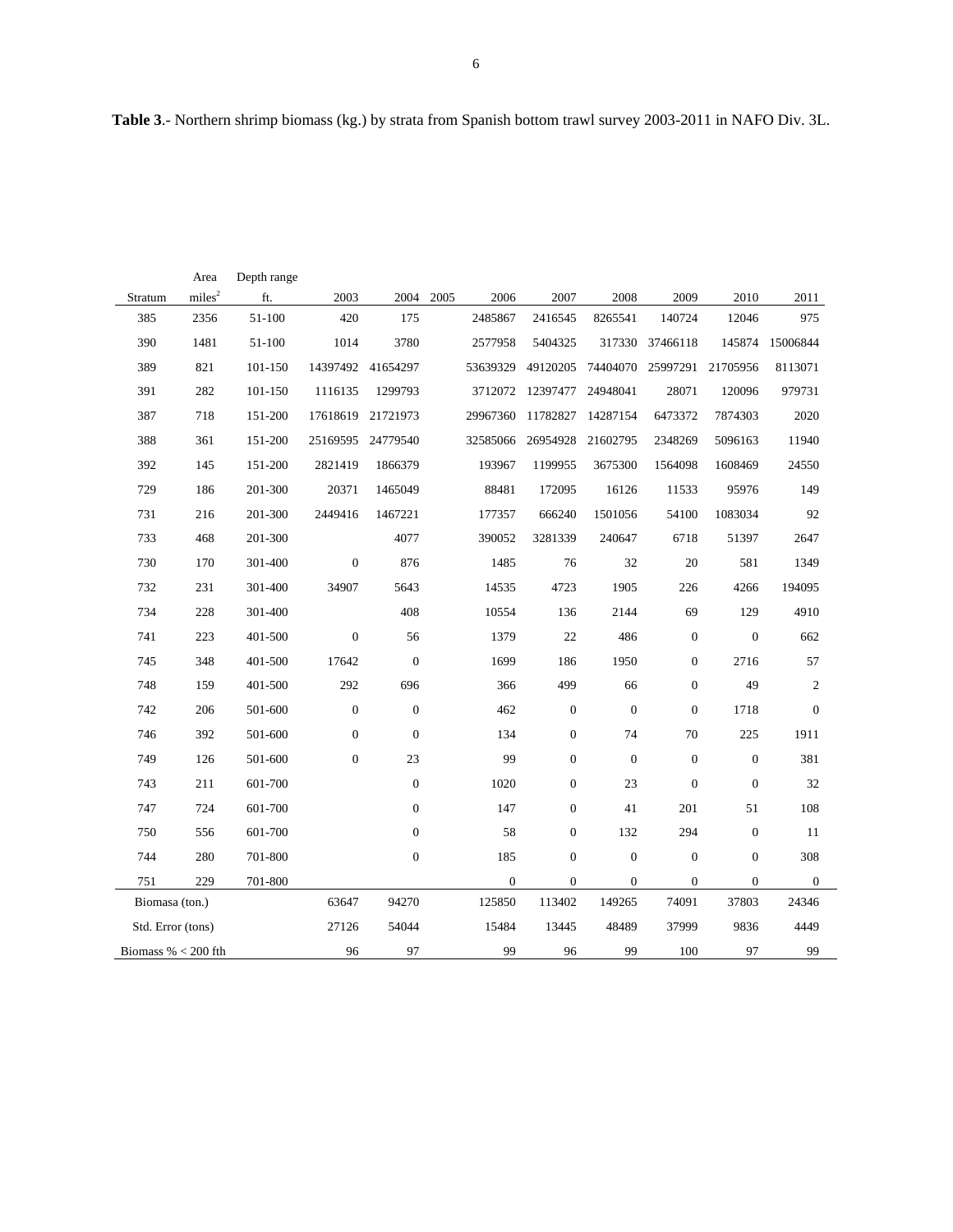| CL (mm) | <b>Males</b>     | <b>Females</b> | <b>Total</b> |
|---------|------------------|----------------|--------------|
| 8       |                  |                |              |
| 8.5     |                  |                |              |
| 9       | 26               | $\mathbf{0}$   | 26           |
| 9.5     | 26               | $\overline{0}$ | 26           |
| 10      | 58               | $\overline{0}$ | 58           |
| 10.5    | 974              | $\overline{0}$ | 974          |
| 11      | 5                | $\overline{0}$ | 5            |
| 11.5    | 13               | $\overline{0}$ | 13           |
| 12      | $\overline{0}$   | $\overline{0}$ | $\mathbf{0}$ |
| 12.5    | 63               | $\overline{0}$ | 63           |
| 13      | 2841             | $\overline{0}$ | 2841         |
| 13.5    | 10517            | 620            | 11138        |
| 14      | 28971            | 620            | 29591        |
| 14.5    | 35618            | 3102           | 38720        |
| 15      | 42355            | 11134          | 53489        |
| 15.5    | 46681            | 6371           | 53053        |
| 16      | 55338            | 3689           | 59027        |
| 16.5    | 70324            | 7124           | 77448        |
| 17      | 93840            | 6650           | 100490       |
| 17.5    | 134956           | 7869           | 142825       |
| 18      | 190581           | 6573           | 197154       |
| 18.5    | 293147           | 16613          | 309760       |
| 19      | 369047           | 15667          | 384714       |
| 19.5    | 282104           | 13747          | 295851       |
| 20      | 274371           | 23180          | 297551       |
| 20.5    | 243501           | 26531          | 270033       |
| 21      | 299142           | 55357          | 354499       |
| 21.5    | 248774           | 66174          | 314948       |
| 22      | 161009           | 115912         | 276921       |
| 22.5    | 72112            | 186877         | 258989       |
| 23      | 44553            | 157659         | 202212       |
| 23.5    | 12226            | 176576         | 188802       |
| 24      | 4099             | 106317         | 110416       |
| 24.5    | 4099             | 74023          | 78122        |
| 25      | $\boldsymbol{0}$ | 78620          | 78620        |
| 25.5    | $\overline{0}$   | 49532          | 49532        |
| 26      | $\overline{0}$   | 23532          | 23532        |
| 26.5    | $\boldsymbol{0}$ | 14694          | 14694        |
| 27      | $\boldsymbol{0}$ | 16419          | 16419        |
| 27.5    | $\boldsymbol{0}$ | 4955           | 4955         |
| 28      | $\boldsymbol{0}$ | 2410           | 2410         |
| 28.5    | $\boldsymbol{0}$ | 334            | 334          |
| 29      | $\boldsymbol{0}$ | 3161           | 3161         |
| 29.5    | $\boldsymbol{0}$ | $\mathbf{0}$   | $\mathbf{0}$ |
| 30      | $\boldsymbol{0}$ | 6              | 6            |
| 30.5    |                  |                |              |
| 31      |                  |                |              |
| 31.5    |                  |                |              |
| Total   | 3021372          | 1282051        | 4303423      |
|         | 70%              | 30%            |              |

**Table 4**.- Northern shrimp size distribution ('000) by sex from Spanish bottom trawl survey 2011 in NAFO Div. 3L.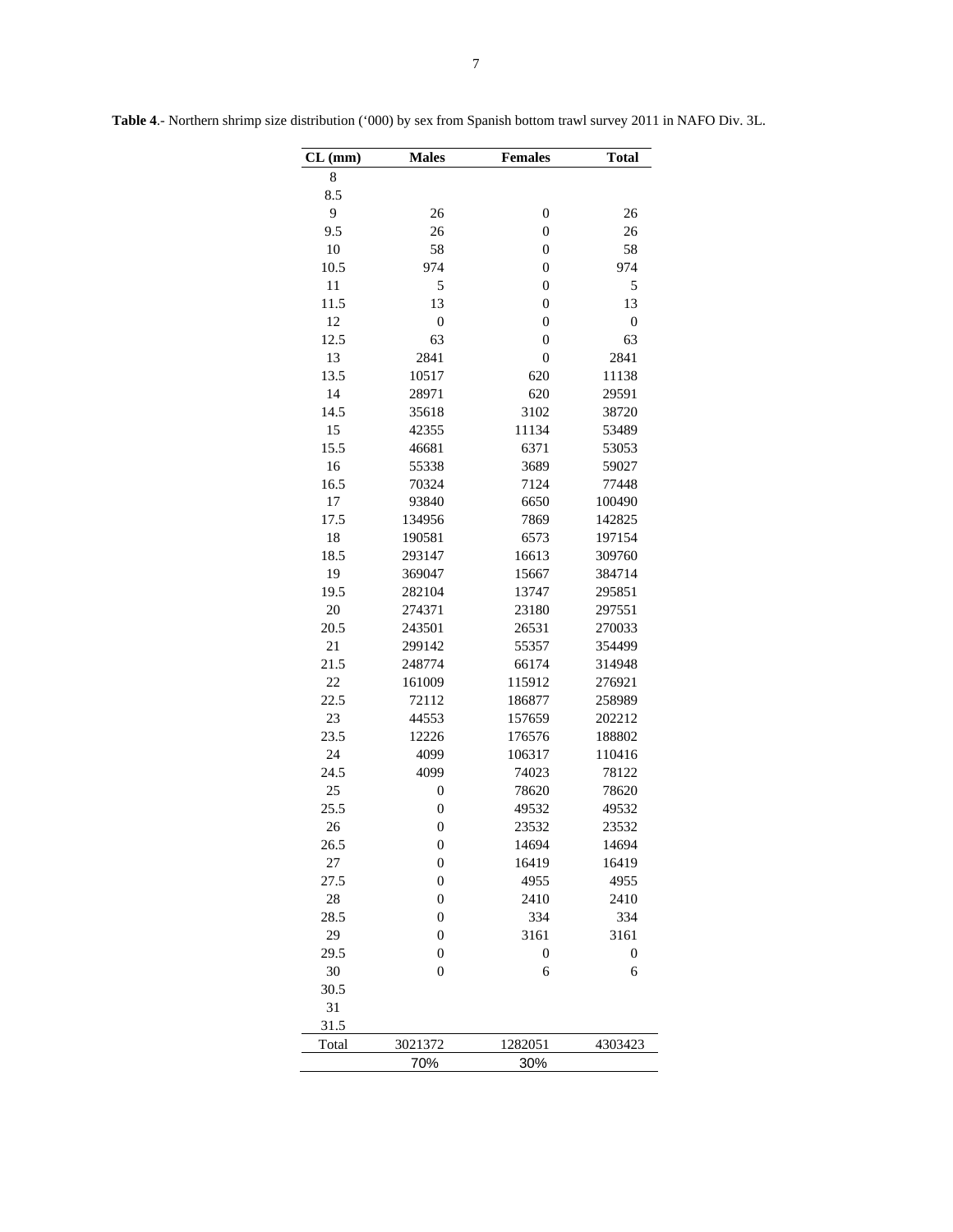|                         | <b>Males</b>   |          | <b>Females</b> |                 |
|-------------------------|----------------|----------|----------------|-----------------|
| Age                     | Prop.          | St. Dev. | Prop.          | St. Dev.        |
| 1                       |                |          |                |                 |
| $\overline{c}$          | 0.088          | 0.0002   | 0.023          | 0.0002          |
| $\overline{3}$          | 0.461          | 0.0004   | 0.032          | 0.0003          |
| 4                       | 0.451          | 0.0004   | 0.066          | 0.0004          |
| 5                       |                |          | 0.715          | 0.0007          |
| 6                       |                |          | 0.164          | 0.0007          |
| 7                       |                |          |                |                 |
| Age                     | <b>Mean CL</b> | St. Dev. | <b>Mean CL</b> | St. Dev.        |
| 1                       |                |          |                |                 |
| $\overline{c}$          | 15.6           | 0.0016   | 15.6           | 0.0054          |
| 3                       | 18.9           | 0.0011   | 18.2           | 0.0106          |
| 4                       | 21.3           | 0.0012   | 20.3           | 0.0110          |
| 5                       |                |          | 23.2           | 0.0022          |
| 6                       |                |          | 25.6           | 0.0050          |
| 7                       |                |          |                |                 |
| Age                     | <b>Sigma</b>   | St. Dev. | <b>Sigma</b>   | St. Dev.        |
| 1                       |                |          |                |                 |
| $\overline{\mathbf{c}}$ | 0.700          | Fixed CV | 0.702          |                 |
| $\overline{\mathbf{3}}$ | 0.849          | Fixed CV | 0.819          | <b>Fixed CV</b> |
| $\overline{4}$          | 0.957          | Fixed CV | 0.915          | <b>Fixed CV</b> |
| 5                       |                |          | 1.042          | Fixed CV        |
| 6                       |                |          | 1.151          | Fixed CV        |
| 7                       |                |          |                |                 |

**Table 5.** Results of the modal analysis (MIX) by sex and maturity stage Spanish bottom trawl survey 3L 2011 .

**Table 6**.-Northern shrimp length-weight relationship by sex, maturity stage and all combined from Spanish bottom trawl survey 2011 in NAFO Div. 3L

| <b>DIVISIVII JL</b> |         |         |         |      |  |
|---------------------|---------|---------|---------|------|--|
|                     | a       | b       | $R^2$   | N    |  |
| Males               | 0.00154 | 2.68585 | 0.95939 | 2120 |  |
| Inmature females    | 0.00031 | 3.19617 | 0.89483 | 109  |  |
| Mature females      | 0.00081 | 2.90390 | 0.91047 | 138  |  |
| Ovigerous females   | 0.00463 | 2.38068 | 0.72838 | 516  |  |
| All combined        | 0.00088 | 2.88305 | 0.95974 | 2883 |  |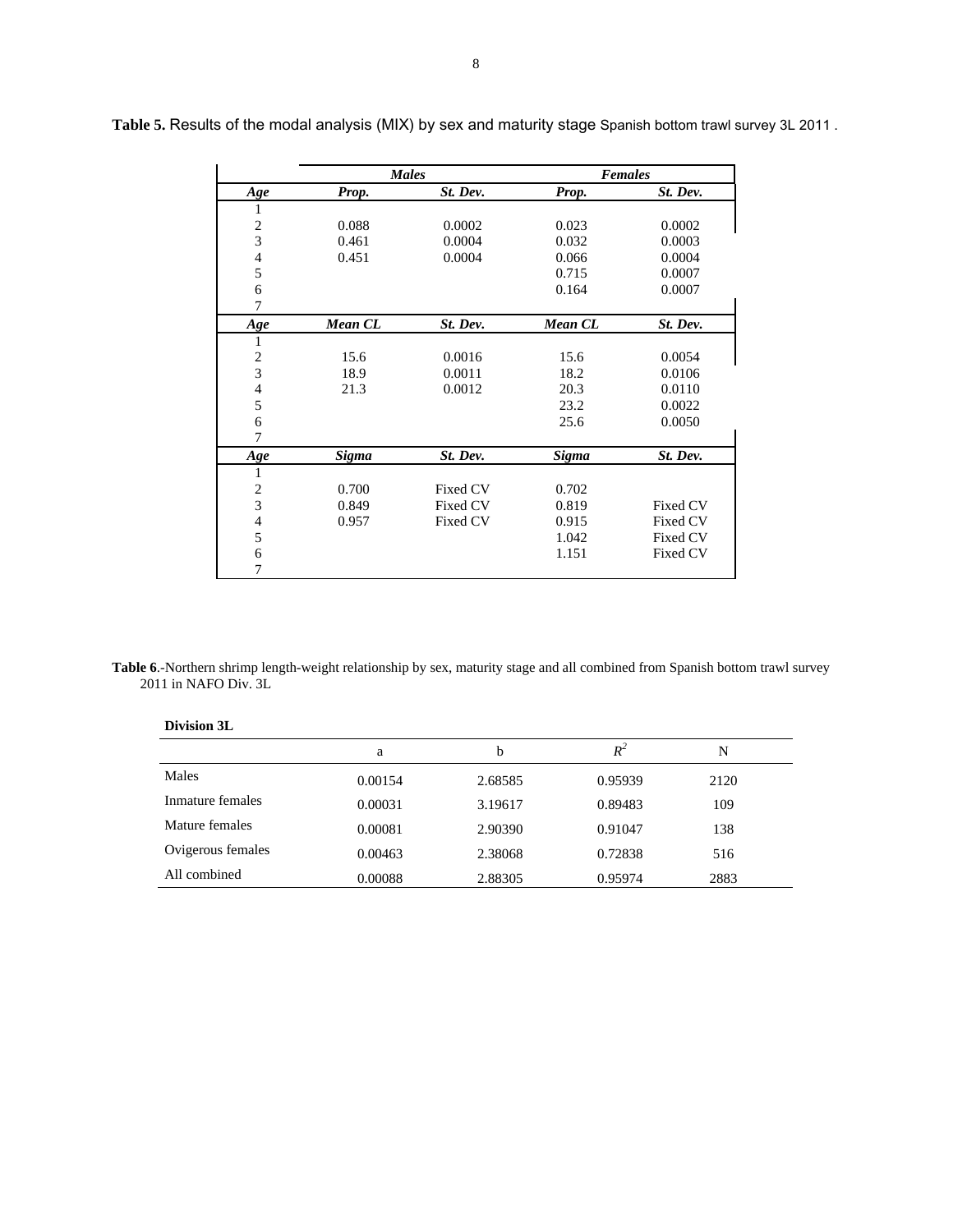



**Figure 1.-** Northern shrimp biomass (tons) and catch (kg) from Spanish research surveys in NAFO Div. 3NO 2001-2011 and 3L 2003-2011.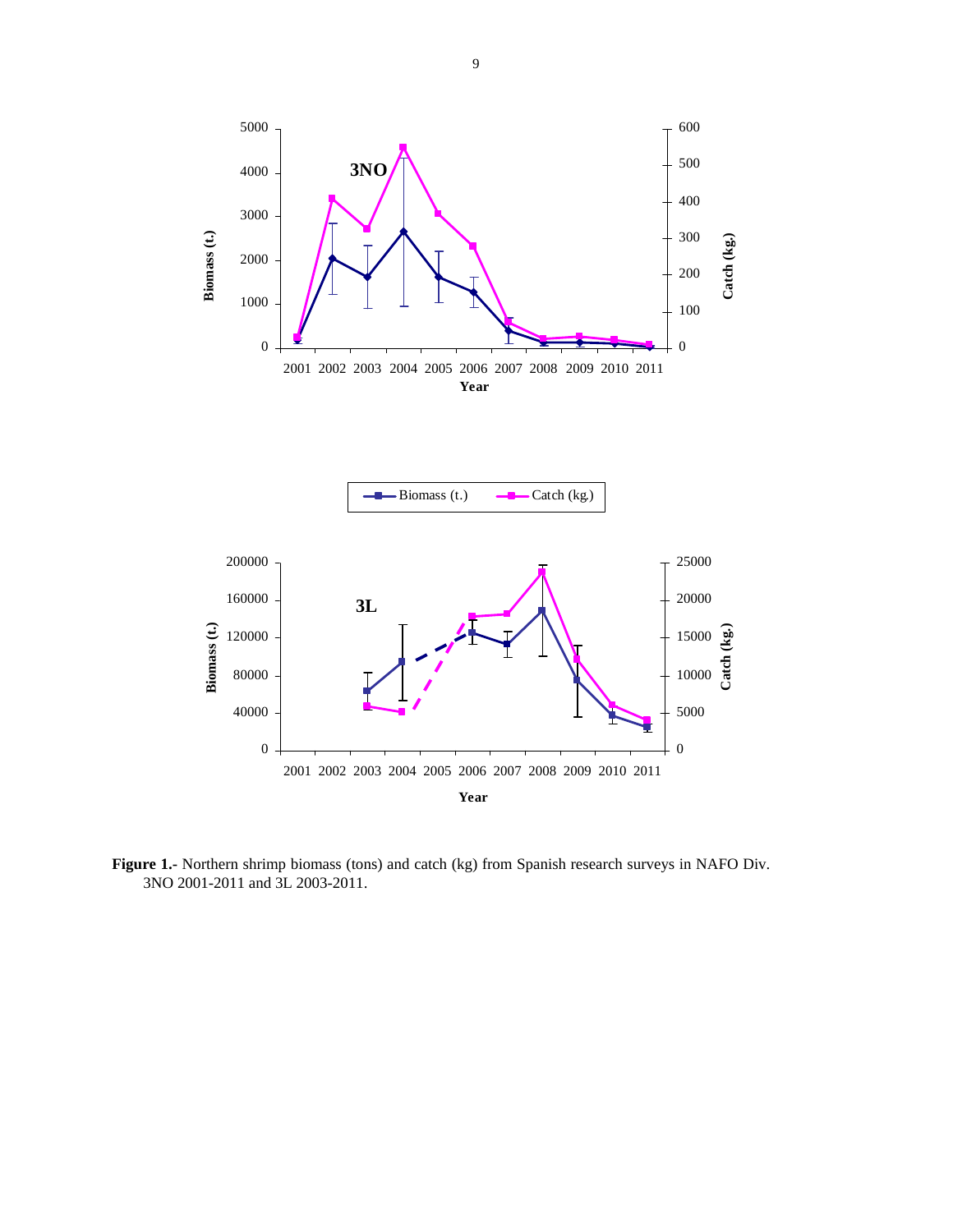

**Figure 2.-** Geographic distribution of Northern shrimp catches from Spanish bottom trawls surveys 2011.